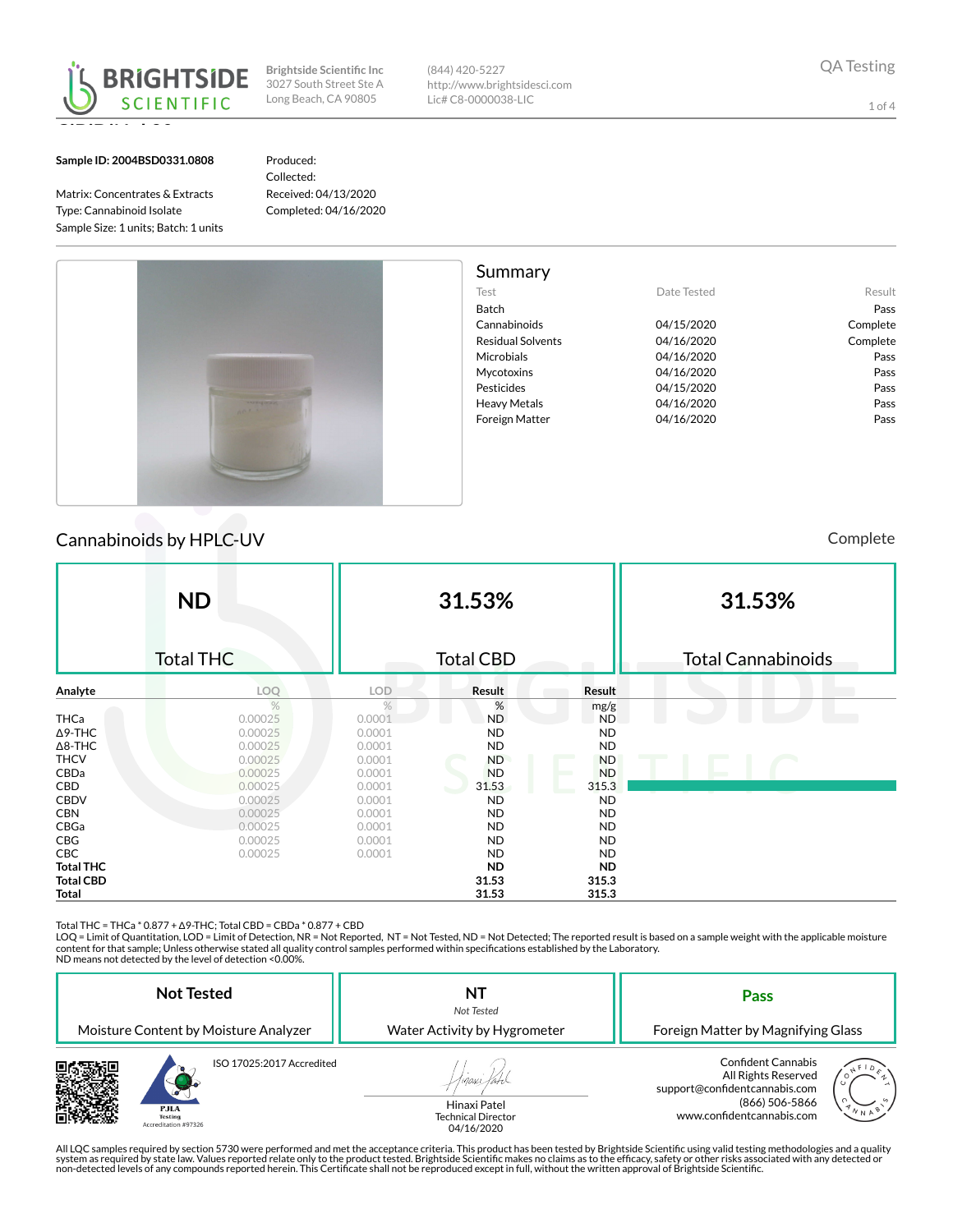



(844) 420-5227 http://www.brightsidesci.com Lic# C8-0000038-LIC

#### Sample ID: 2004BSD0331.0808

### Produced:

| Matrix: Concentrates & Extracts      |
|--------------------------------------|
| Type: Cannabinoid Isolate            |
| Sample Size: 1 units: Batch: 1 units |

Collected: Received: 04/13/2020 Completed: 04/16/2020

## Pesticides by LCMS/MS & GCMS/MS Pass

| Analyte             | <b>LOD</b> | LOO       | Limit          | Mass      | <b>Status</b> | Analyte                 | <b>LOD</b> | <b>LOO</b> | Limit          | Mass      | <b>Status</b> |
|---------------------|------------|-----------|----------------|-----------|---------------|-------------------------|------------|------------|----------------|-----------|---------------|
|                     | $\mu$ g/g  | $\mu$ g/g | $\mu$ g/g      | $\mu$ g/g |               |                         | $\mu$ g/g  | $\mu$ g/g  | $\mu$ g/g      | $\mu$ g/g |               |
| Abamectin           | 0.01       | 0.1       | 0.1            | <b>ND</b> | Pass          | Fludioxonil             | 0.01       | 0.1        | 0.1            | <b>ND</b> | Pass          |
| Acephate            | 0.01       | 0.1       | 0.1            | <b>ND</b> | Pass          | Hexythiazox             | 0.01       | 0.1        | 0.1            | <b>ND</b> | Pass          |
| Acequinocyl         | 0.01       | 0.1       | 0.1            | <b>ND</b> | Pass          | Imazalil                | 0.01       | 0.1        | 0.01           | <b>ND</b> | Pass          |
| Acetamiprid         | 0.01       | 0.1       | 0.1            | <b>ND</b> | Pass          | Imidacloprid            | 0.01       | 0.1        | 5              | <b>ND</b> | Pass          |
| Aldicarb            | 0.01       | 0.1       | 0.01           | <b>ND</b> | Pass          | Kresoxim Methyl         | 0.01       | 0.1        | 0.1            | <b>ND</b> | Pass          |
| Azoxystrobin        | 0.01       | 0.1       | 0.1            | <b>ND</b> | Pass          | Malathion               | 0.01       | 0.1        | 0.5            | <b>ND</b> | Pass          |
| <b>Bifenazate</b>   | 0.01       | 0.1       | 0.1            | <b>ND</b> | Pass          | Metalaxyl               | 0.01       | 0.1        | $\overline{2}$ | <b>ND</b> | Pass          |
| <b>Bifenthrin</b>   | 0.01       | 0.1       | 3              | <b>ND</b> | Pass          | Methiocarb              | 0.01       | 0.1        | 0.01           | <b>ND</b> | Pass          |
| <b>Boscalid</b>     | 0.01       | 0.1       | 0.1            | <b>ND</b> | Pass          | Methomyl                | 0.01       | 0.1        | 1              | <b>ND</b> | Pass          |
| Captan              | 0.01       | 0.1       | 0.7            | <b>ND</b> | Pass          | Mevinphos               | 0.01       | 0.1        | 0.01           | <b>ND</b> | Pass          |
| Carbaryl            | 0.01       | 0.1       | 0.5            | <b>ND</b> | Pass          | Myclobutanil            | 0.01       | 0.1        | 0.1            | <b>ND</b> | Pass          |
| Carbofuran          | 0.01       | 0.1       | 0.01           | <b>ND</b> | Pass          | Naled                   | 0.01       | 0.1        | 0.1            | <b>ND</b> | Pass          |
| Chlorantraniliprole | 0.01       | 0.1       | 10             | <b>ND</b> | Pass          | Oxamyl                  | 0.01       | 0.1        | 0.5            | <b>ND</b> | Pass          |
| Chlordane           | 0.01       | 0.1       | 0.01           | <b>ND</b> | Pass          | Paclobutrazol           | 0.01       | 0.1        | 0.01           | <b>ND</b> | Pass          |
| Chlorfenapyr        | 0.01       | 0.1       | 0.01           | <b>ND</b> | Pass          | Parathion Methyl        | 0.01       | 0.1        | 0.01           | <b>ND</b> | Pass          |
| Chlorpyrifos        | 0.01       | 0.1       | 0.01           | <b>ND</b> | Pass          | Pentachloronitrobenzene | 0.01       | 0.1        | 0.1            | <b>ND</b> | Pass          |
| Clofentezine        | 0.01       | 0.1       | 0.1            | <b>ND</b> | Pass          | Permethrin              | 0.01       | 0.1        | 0.5            | <b>ND</b> | Pass          |
| Coumaphos           | 0.01       | 0.1       | 0.01           | <b>ND</b> | Pass          | Phosmet                 | 0.01       | 0.1        | 0.1            | <b>ND</b> | Pass          |
| Cyfluthrin          | 0.01       | 0.1       | $\overline{2}$ | <b>ND</b> | Pass          | Piperonyl Butoxide      | 0.01       | 0.1        | 3              | <b>ND</b> | Pass          |
| Cypermethrin        | 0.01       | 0.1       | 1              | <b>ND</b> | Pass          | Prallethrin             | 0.01       | 0.1        | 0.1            | <b>ND</b> | Pass          |
| Daminozide          | 0.01       | 0.1       | 0.01           | <b>ND</b> | Pass          | Propiconazole           | 0.01       | 0.1        | 0.1            | <b>ND</b> | Pass          |
| Diazinon            | 0.01       | 0.1       | 0.1            | <b>ND</b> | Pass          | Propoxur                | 0.01       | 0.1        | 0.01           | <b>ND</b> | Pass          |
| <b>Dichlorvos</b>   | 0.01       | 0.1       | 0.01           | <b>ND</b> | Pass          | Pyrethrins              | 0.01       | 0.1        | 0.5            | <b>ND</b> | Pass          |
| Dimethoate          | 0.01       | 0.1       | 0.01           | <b>ND</b> | Pass          | Pyridaben               | 0.01       | 0.1        | 0.1            | <b>ND</b> | Pass          |
| Dimethomorph        | 0.01       | 0.1       | $\overline{2}$ | <b>ND</b> | Pass          | Spinetoram              | 0.01       | 0.1        | 0.1            | <b>ND</b> | Pass          |
| Ethoprophos         | 0.01       | 0.1       | 0.01           | <b>ND</b> | Pass          | Spinosad                | 0.01       | 0.1        | 0.1            | <b>ND</b> | Pass          |
| Etofenprox          | 0.01       | 0.1       | 0.01           | <b>ND</b> | Pass          | Spiromesifen            | 0.01       | 0.1        | 0.1            | <b>ND</b> | Pass          |
| Etoxazole           | 0.01       | 0.1       | 0.1            | <b>ND</b> | Pass          | Spirotetramat           | 0.01       | 0.1        | 0.1            | <b>ND</b> | Pass          |
| Fenhexamid          | 0.01       | 0.1       | 0.1            | <b>ND</b> | Pass          | Spiroxamine             | 0.01       | 0.1        | 0.01           | <b>ND</b> | Pass          |
| Fenoxycarb          | 0.01       | 0.1       | 0.01           | <b>ND</b> | Pass          | Tebuconazole            | 0.01       | 0.1        | 0.1            | <b>ND</b> | Pass          |
| Fenpyroximate       | 0.01       | 0.1       | 0.1            | <b>ND</b> | Pass          | Thiacloprid             | 0.01       | 0.1        | 0.01           | <b>ND</b> | Pass          |
| Fipronil            | 0.01       | 0.1       | 0.01           | <b>ND</b> | Pass          | Thiamethoxam            | 0.01       | 0.1        | 5              | <b>ND</b> | Pass          |
| Flonicamid          | 0.01       | 0.1       | 0.1            | <b>ND</b> | Pass          | Trifloxystrobin         | 0.01       | 0.1        | 0.1            | <b>ND</b> | Pass          |

Date Tested: 04/15/2020

LOQ = Limit of Quantitation; NT = Not Tested; The reported result is based on a sample weight with the applicable moisture content for that sample; Unless otherwise stated<br>all quality control samples performed within speci



PJLA

ISO 17025:2017 Accredited

Hinaxi Patel Technical Director 04/16/2020

Confident Cannabis All Rights Reserved support@confidentcannabis.com (866) 506-5866 www.confidentcannabis.com



All LQC samples required by section 5730 were performed and met the acceptance criteria. This product has been tested by Brightside Scientific using valid testing methodologies and a quality<br>system as required by state law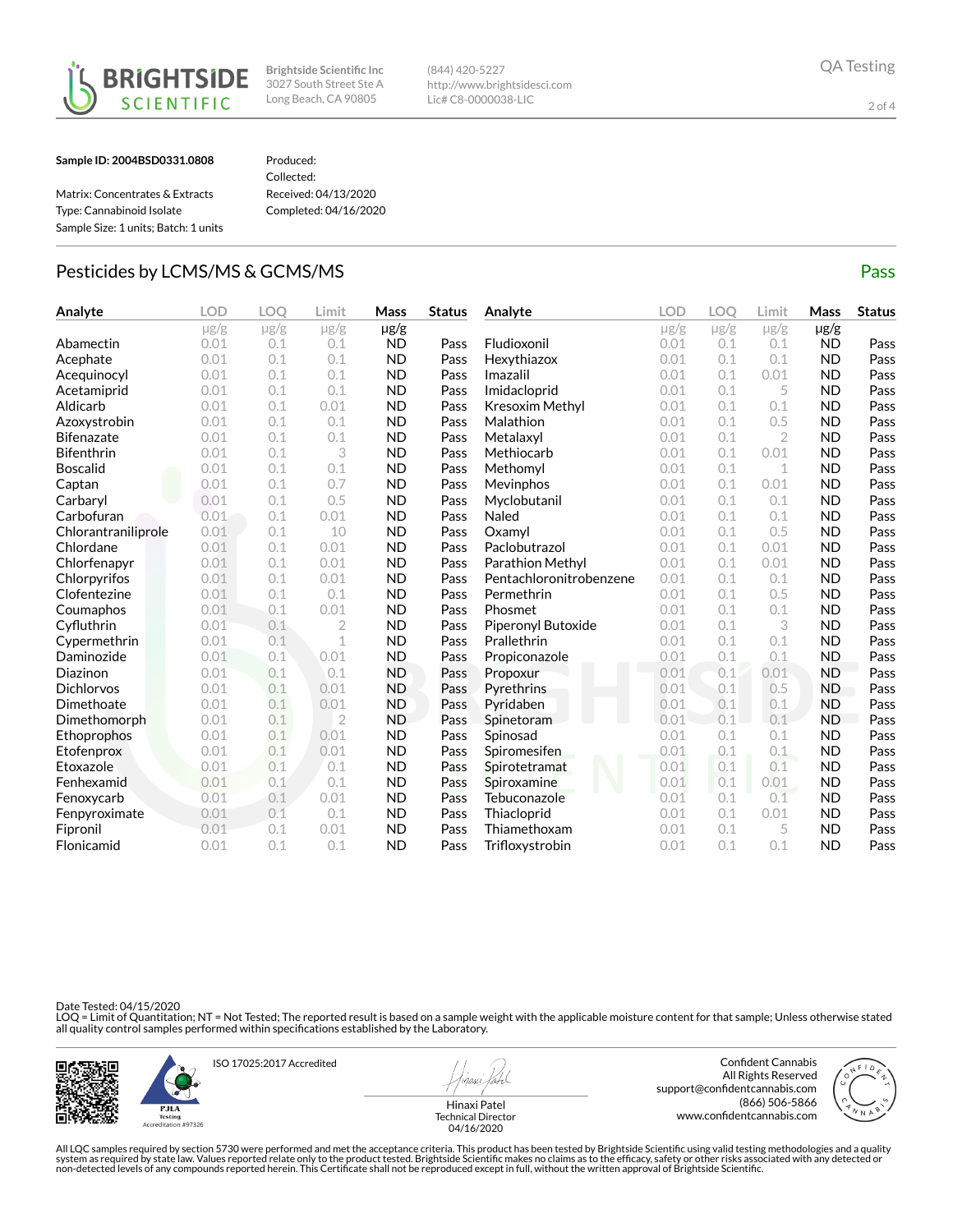



Sample ID: 2004BSD0331.0808

## Produced:

Matrix: Concentrates & Extracts Type: Cannabinoid Isolate Sample Size: 1 units; Batch: 1 units Collected: Received: 04/13/2020 Completed: 04/16/2020

# Microbials by qPCR/Microbial Agar Culture **Pass** and the extent of the Pass of the Pass

| Analyte                       | Result             | <b>Status</b> |
|-------------------------------|--------------------|---------------|
| Aspergillus flavus            | Not Detected in 1g | Pass          |
| Aspergillus fumigatus         | Not Detected in 1g | Pass          |
| Aspergillus niger             | Not Detected in 1g | Pass          |
| Aspergillus terreus           | Not Detected in 1g | Pass          |
| Shiga toxin-producing E. Coli | Not Detected in 1g | Pass          |
| Salmonella SPP                | Not Detected in 1g | Pass          |

(844) 420-5227

http://www.brightsidesci.com Lic# C8-0000038-LIC

Date Tested: 04/16/2020

Unless otherwise stated all quality control samples performed within specifications established by the Laboratory

| Mycotoxins by LCMS/MS | Pass |
|-----------------------|------|
|                       |      |

| Analyte                 | <b>LOD</b> | <b>LOC</b> | Limit         | <b>Units</b> | <b>Status</b> |
|-------------------------|------------|------------|---------------|--------------|---------------|
|                         | µg/kg      | $\mu$ g/kg | $\mu$ g/ $kg$ | µg/kg        |               |
| <b>B1</b>               | 0.5        |            |               | ND           | Tested        |
| <b>B2</b>               | $0.5\,$    |            |               | <b>ND</b>    | Tested        |
| G1                      | $0.5\,$    |            |               | <b>ND</b>    | Tested        |
| G <sub>2</sub>          | 0.5        |            |               | <b>ND</b>    | Tested        |
| <b>Total Aflatoxins</b> |            |            |               | <b>ND</b>    | Pass          |
| Ochratoxin A            | 0.5        |            | 20            | <b>ND</b>    | Pass          |

Date Tested: 04/16/2020

LOQ = Limit of Quantitation; NT = Not Tested; The reported result is based on a sample weight with the applicable moisture content for that sample; Unless otherwise stated<br>all quality control samples performed within speci

| Heavy Metals by ICP-MS |           |            |           |                                  | <b>Pass</b>   |
|------------------------|-----------|------------|-----------|----------------------------------|---------------|
| Analyte                | LOD       | <b>LOO</b> | Limit     | Units                            | <b>Status</b> |
|                        | $\mu$ g/g | $\mu$ g/g  | $\mu$ g/g | $\mu$ g/g                        |               |
| Arsenic                | 0.0000697 | 0.000697   | 0.2       | <b>ND</b>                        | Pass          |
| Cadmium                | 0.0001964 | 0.001964   | 0.2       | <b>ND</b>                        | Pass          |
| Lead                   | 0.0002727 | 0.000727   | 0.5       | 0.0074                           | Pass          |
| Mercury                | 0.0002221 | 0.002221   | 0.1       | <loq< td=""><td>Pass</td></loq<> | Pass          |

Date Tested: 04/16/2020

LOQ = Limit of Quantitation; NT = Not Tested; The reported result is based on a sample weight with the applicable moisture content for that sample; Unless otherwise stated all quality control samples performed within specifications established by the Laboratory.



All LQC samples required by section 5730 were performed and met the acceptance criteria. This product has been tested by Brightside Scientific using valid testing methodologies and a quality<br>system as required by state law